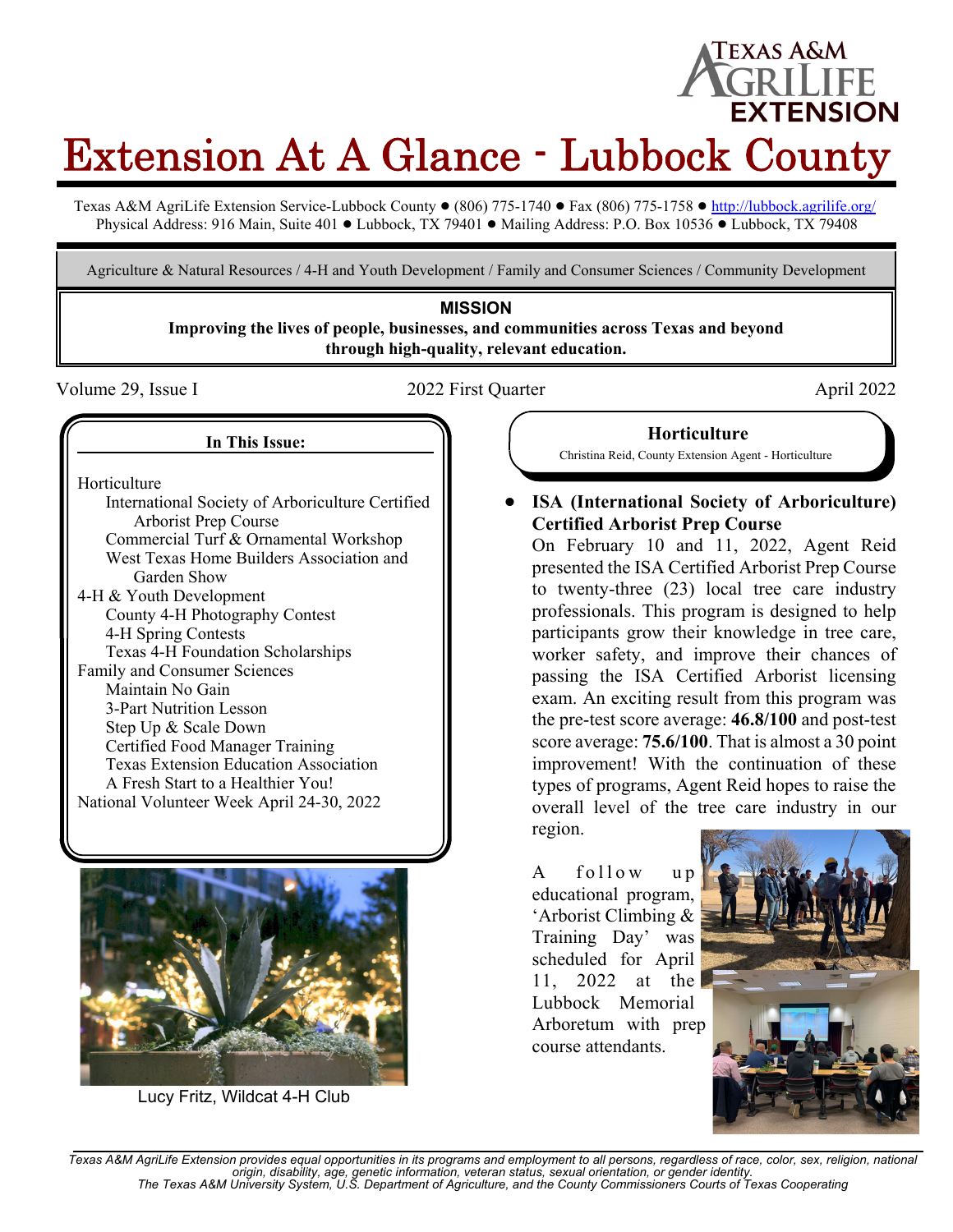! **Commercial Turf & Ornamental Workshop** On February 18, 2022, Agent Reid hosted the annual 'Commercial Turf & Ornamental Workshop' that provides local TDA (Texas Department of Agriculture) Pesticide Applicators the required CEUs needed to keep their licenses in good standing and business operational while also keeping these professionals abreast of the latest research based information in the lawn and landscape industry. Sixty-eight (68) professionals attended and Agent Baugh presented during the program.



! **West Texas Home Builders Association and Garden Show**

On March 4-6, 2022, the Lubbock Master Gardener Association hosted an information booth and presented 6 educational seminars during the WTHBA (West Texas Home Builders Association) Home & Garden Show. An approximate total of 1,700 people came through the information booth and a total of 95 people attended the education seminars throughout the weekend event.

#### **4-H and Youth Development**

Ronda Alexander, County Extension Agent - 4-H and Youth Development

#### ! **County 4-H Photography Contest**

This year, 19 4-H'ers submitted 145 photography entries for judging. First place senior entries will advance to the State 4-H Photography Contest and first place junior, intermediate and senior entries will advance to the District 4-H Photography contest. As usual, we will include some of the entries in each addition of the Extension At A Glance Newsletter, for you to see. The photos will also be on exhibit in the Extension Office through May. For fun, we also had 4 parents submit 21 entries in 9 categories; these are also on display. *Issue Addressed: 4-H Work, programs and leadership development*

#### ! **4-H Spring Contests**

As usual, we have had a busy spring with 4-H'ers preparing for District 4-H Contests. Lubbock County will have 4-H'ers competing in the following District Contests: Rifle, Archery, Duds to Dazzle, Storyboard, Fashion Show, Livestock Judging, Soil Judging, and Photography. Plans are underway to also compete at Texas 4-H Roundup in June.

#### ! **Texas 4-H Foundation Scholarships**

Lubbock County 4-H is also proud to recognize the four 4-H'ers who have made it to the second round of consideration for Texas 4-H Foundation Scholarships, which will include interviews in College Station. For 2021, the Texas 4-H Foundation awarded \$2.7 million in scholarships to 220 Texas 4-H'ers. For more information on the 4-H Scholarship program, please contact Ronda Alexander.

#### **Family and Consumer Sciences**

Cory Edwards, County Extension Agent-Family & Community Health Ashlyn Aljoe, Asst. Extension Agent-Family & Community Health

#### ! **Maintain No Gain**

Maintain No Gain kicked off the Friday before Thanksgiving for Lubbock County employees. This 6-week program is designed to encourage everyone to gain no more than two pounds during the holiday season (Thanksgiving through New Year's). The challenge is designed to encourage good eating habits and being physically active most days of the week during the holiday season. Cory Edwards, CEA-FCH, Lubbock County and Ashlyn Aljoe, Assistant EA-FCH, Lubbock County partnered with Lubbock County Human Resources and Wellness Today to implement Maintain No Gain. Each week, at the weigh in, the thirty participants received motivational tools, educational materials, healthy recipes, fitness tips, and recipe samples. Each participant could earn up to three weekly door prize tickets by 1) not gaining more than two pounds, 2) completing a daily fruit and vegetable log, and 3) completing a daily exercise log. A grand prize drawing was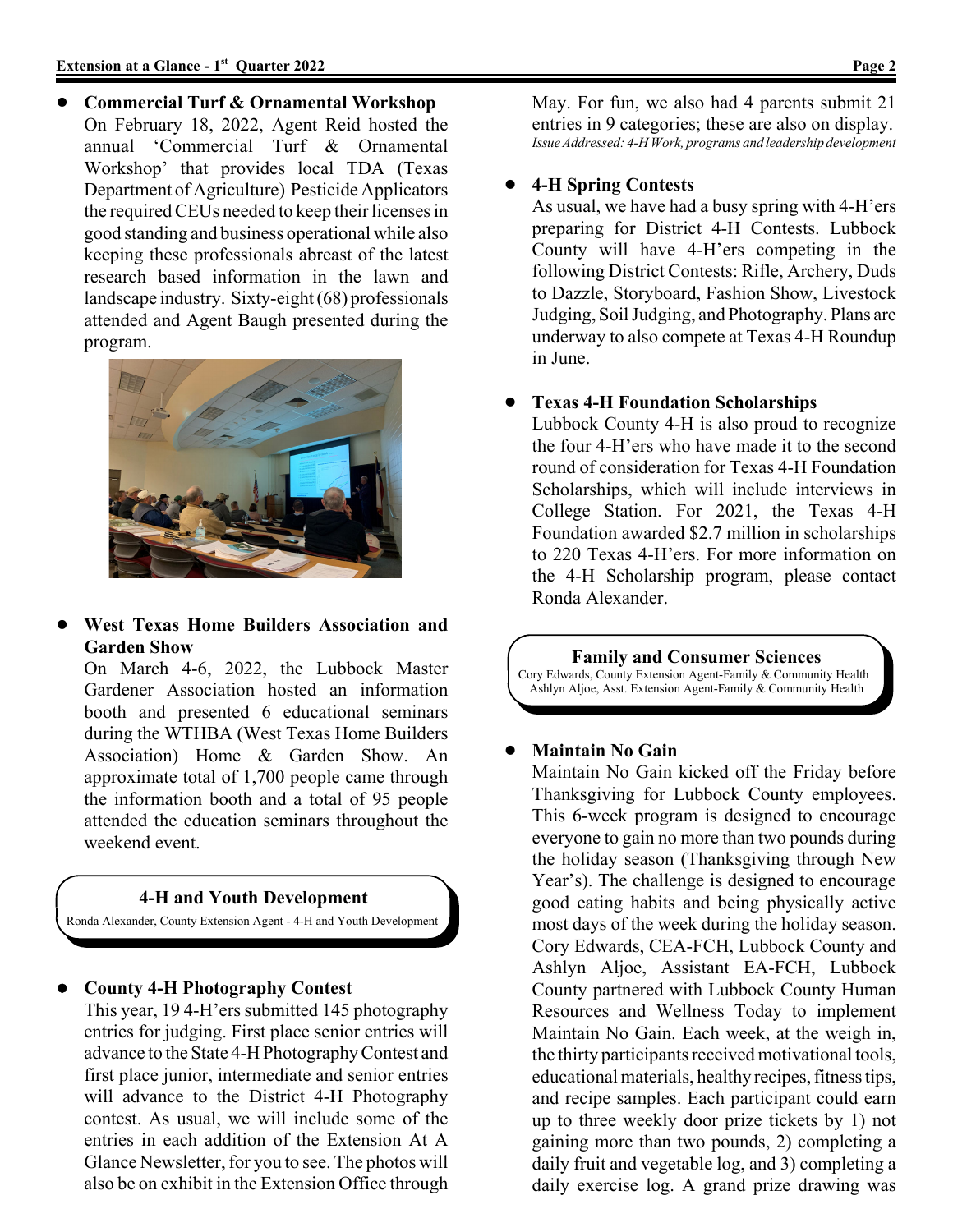held when the program ended on January 3, 2022. Overall, 60.9% of the participants lost weight while 13% maintained his or her weight over the holidays.

## ! **3-Part Nutrition lesson**

In January, Agent Edwards presented a 3-part nutrition lesson for the South Plains Association of Governments Area Agency on Aging at their quarterly zoom meeting. Ashlyn Aljoe, Assistant EA-FCH created educational materials including the following topics: Home Safety Tips for Older Adults, Walking for Older Adults, and What Can I Do if I am Having Trouble Eating Healthy? These presentations will be shared by senior center directors with their clients in their centers each month.

# ! **Step Up & Scale Down**

To kick off a healthy new year, eight Lubbock County employees signed up to participate in Step Up & Scale Down that began January 10, 2022. During this 12-week series, participants meet weekly alternating between in-person classes and virtual classes to focus on the steps and behaviors to implement in their everyday lives to move them towards a healthy weight. The 1-hour weekly classes included weigh-ins, recipe demonstrations, a 20-30 minute lesson, group discussion, and a weekly challenge. Step Up & Scale Down concluded on Monday, April 4, 2022 with a celebration, participant certificates, sugar-free strawberry shortcake, and a final incentive drawing for a \$70 HelloFresh gift card.

## ! **Certified Food Manager Training**

Two Certified Food Manager trainings were held through a Food collaborative effort with  $\text{Safety}$ Extension Agents in Lamb and



Hale counties. Under the Texas Department of State Health Services (DSHS) jurisdiction, each food establishment is required to have one certified food manager employed by that establishment. All food establishments, that prepare/serve potentially hazardous foods, must have at least one certified food manager (CFM) at their facility. This program is designed to not only

prepare food service managers to pass the certification examination; it provides valuable education regarding the safe handling of food. The training held in Lubbock on February 14-16, 2022 had 6 participants, and the training held in Plainview on March 8-9, 2022 had 9 participants. A third training is planned for August 8-9, 2022 in Littlefield.

! **Texas Extension Education Association**

Agent Edwards serves as advisor wh TEEP to the Lubbock Lunch Bunch - Texas Extension Education Association. In December, this group with nine members, met at KK's craft mall.

Donations were made to Meals on Wheels and the yearbook was finalized. In January and February, the group met at Forrest Heights Methodist Church. Members enjoyed programs called "A shot of Good Health" and "Cooking with Herbs." Scholarship applications were reviewed and judged to submit from Lubbock County for the Aubrey Russell and TEEA scholarships. Plans were made to attend the District 2 Spring Conference in Snyder on March 24<sup>th</sup> where members will enter several items in the cultural arts contest.

# ! **A Fresh Start to a Healthier You!**

In February, Agent Aljoe teamed up with The Foster Grandparent Program to teach a 4-lesson series from February-June. She will provide one lesson on the  $15<sup>th</sup>$  of each month at their meetings. In February she provided information on proper hand washing and how to prevent food borne illnesses. This lesson was shared with 20 members of the Foster Grandparent Program during two separate meetings.